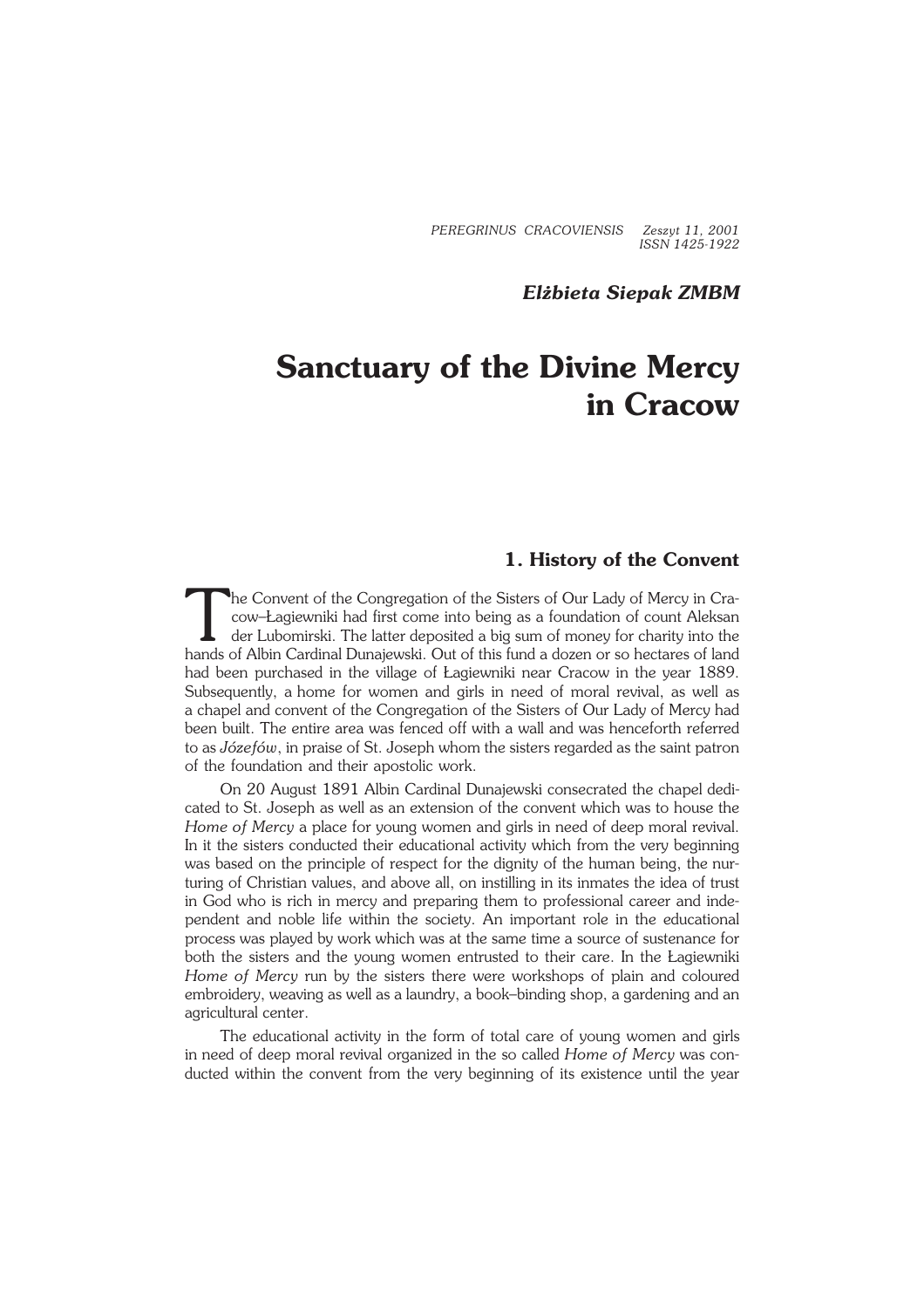1962 when the state authorities annexed the convent's reform school as well as amajor part of its estate, allowing it to retain only one wing of the building, the chapel, a part of the garden and the cemetary.

A few years later, (in 1969) the sisters organized within the convent a day care center for socially maladjusted youth, known by the name of *Source*. The center operated until the year 1991.

In the year 1989 the state authorities returned the girls' reform school to the congregation. At the present moment, the center is known by the name of Young People's Educational Center. Within it, the sisters run a boarding–school as well as 3 senior schools: a high school, a vocational hair dressing school and a gastronomical school for girls aged  $15 - 18$  who are in need of assistance and moral renewal.

Almost from the very beginning of its existence for since the year 1893, the convent in Cracow–Łagiewniki has housed a novitiate of the Congregation which except for a short interlude, has remained in operation until the present day. In it in the course of two years of formation, young generations of prospective nuns, prepare themselves to life in a religious order and to conducting apostolic work.

## **2. The Congregation of the Sisters of Our Lady of Mercy**

The history of the congregation dates back to the experience of certain French religious communities founded in the XIX century for the total care of women in need of moral revival. By accepting the constitutions of the order as well as the methods of apostolic work from mother Teresa Rondeau of Laval, on 1 No− vember 1862, mother Teresa Ewa Potocka set up the first *House of Mercy* inŻyt− nia St. inWarsaw. The above is regarded as the date of foundation of the Congre− gation ofthe Sisters of Our Lady of Mercy in Poland. Mother Teresa Rondeau holds the title of co–founder of the Congregation, whereas the Sr. Faustina is lo− oked upon as one of its spiritual co–founders.

The *Houses of Mercy* as these centers of apostolic work were referred to – provided care for girls and women who had themselves wished to undergo a deep moral transformation. Family atmosphere, separation from the outer world, a cer− tain anonimity and discretion, prayer and hard work had brought the desired effect. Hundreds of young girls and women were able to start their life anew, with the feeling of personal dignity, respect for themselves and for others, and in the deep conviction about the value and sense of human life and its ultimate goal.

In the inter–war period, there were more and more young girls among the inmates and gradually there arose a need to organize for them a new system of schooling. And so the *Houses of Mercy* which initially were a place of work and prayer, were becoming transformed into closed educational institutions for girls. Their program corresponded to that of primary schools and senior vocational high schools.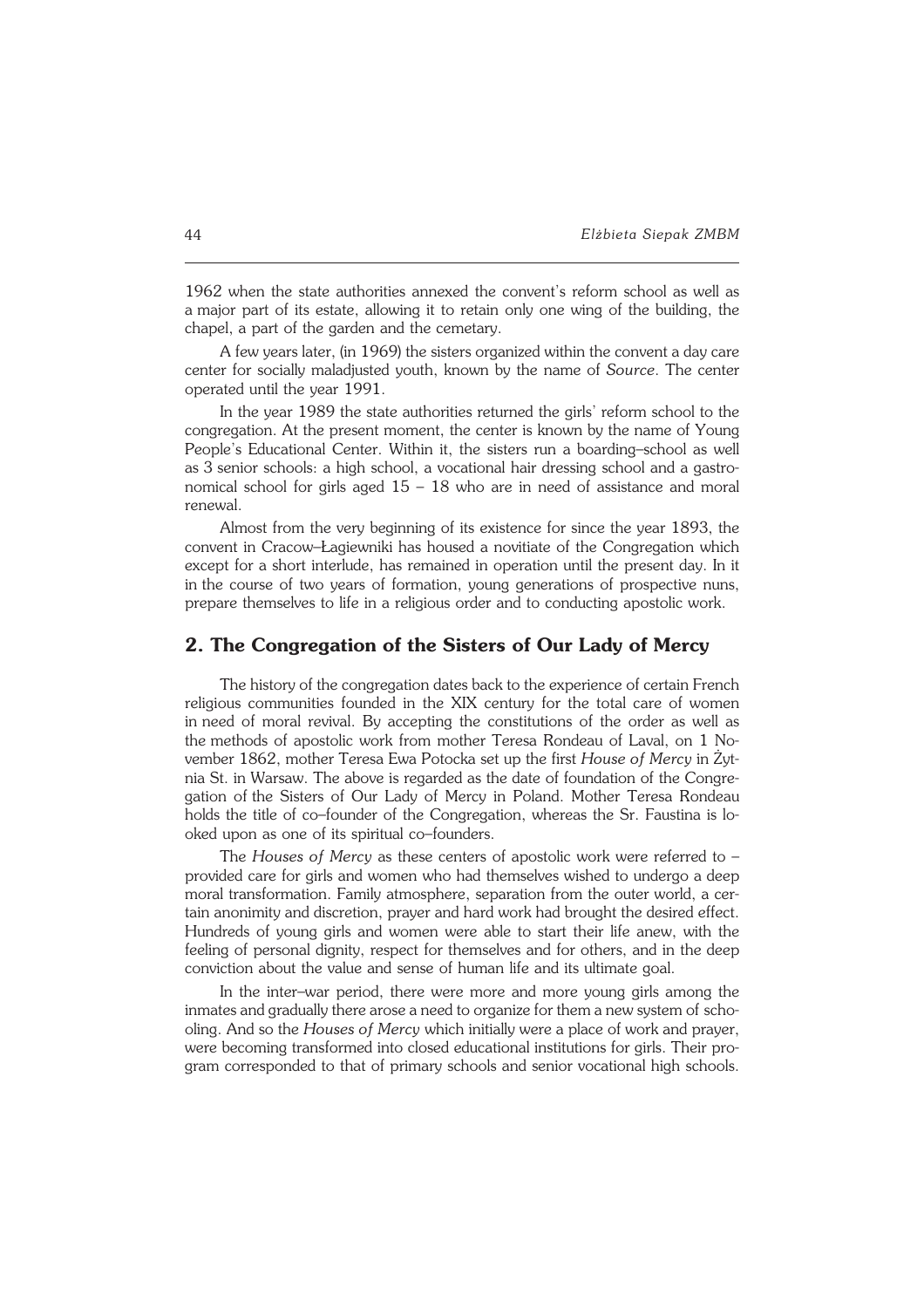The girls were sent there by the school boards, the courts for juvenile delinguents aswell as by private people. This form of apostolic work was continued until the year 1962, but the state authorities had begun the process of taking over the educational institutions conducted by the Congregation already earlier. The rema− ining institutions had been transformed by the Congregation into the agencies of*Caritas*. It was then that the sisters commenced work with the mentally retarded children, children with alowered psycho–motoric ability, as well as with sick wo− men. The work with the people in need of moral renewal was conducted by them in special homes for single mothers and in open day–care centers.

On 1 September 1989 the Young People's Educational Center for girls was returned to the Congregation and in this way, the Congregation of the Sisters ofOur Lady of Mercy was able to take up apostolic work which was more in accord with its charism, in the form of taking total care of people in need of thorough moral transformation.

The mission of the Sr. Faustina brought with it new forms of implementing the charism of the Congregation, that is cooperation with God's mercy in the task of saving lost souls through word – proclaiming of the message of the Divine Mer− cy, and prayer for mercy for the sinful world. In this way, also those in need of moral revival who live in the world, had been incorporated into the apostolic ministry of the Congregation. Moreover, the Sr. Faustina also involved the priests, the consecrated and laymen in the charismatic activity of the Congregation. The latter are able to implement her mission within the Association of the Apostles of the Divine Mercy *Faustinum.*

## **3. The Life and Mission of the Sr. Faustina**

The world–famous apostle of the Divine Mercy was born on 25 August 1905 in the village of Głogowiec, in the Świnice Warckie parish (about 50 km outside the city of Łódź) as the third of ten children in the family of Marianna and Stanisław Kowalski. She attended school for less than 3 years. Subsequently, she worked as acharwoman in the households of well–to–do families in Aleksandrów Łódzki, Łódź and Ostrówek in the Klembów county near Warsaw. On 1 August 1925, when she was 20 years old, she joined the Congregation of the Sisters of Our Lady of Mercy. In the course of the 13 years she had spent in the Congregation, she stayed in a num− ber of its houses: inCracow (the longest), Vilnius, Płock and Warsaw where she worked as a cook, gardener and gatekeeper.

She suffered from tuberculosis of the lungs and of the alimentary canal. She also experienced great spiritual tribulations, as she had offered her life in sacrifice for poor sinners, particularly those who faced the prospect of being deprived of the grace of salvation. Sr. Faustina's life, which at first glance seems so grey and monotonous was filled with an extraordinary depth of mystical life. She was endowed with many extraordinary graces, among others with the gift of contemplation, concealed stigma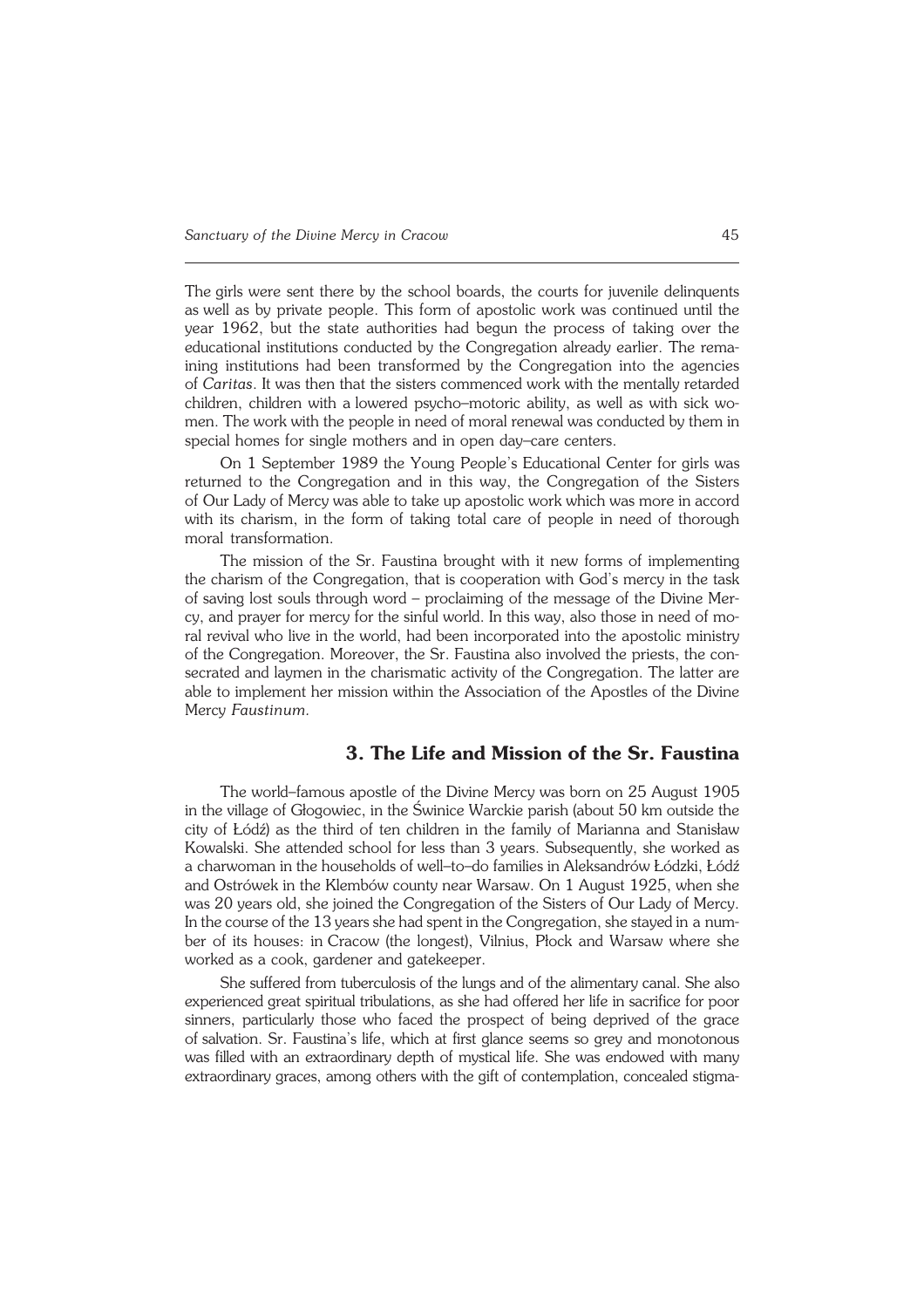ta, bilocation, the gift of prophecy, of being able to read human souls, and of mystical betrophal and nuptials all of which enabled her to attain the heights of unity with God on earth.

Sr. Faustina died in the convent of the Congregation in Cracow–Łagiewniki on5October 1938. During the II World War, the fame of the sanctity of her life grew rapidly, as thanks to her mediation, people were able to obtain numerous graces. The informative process concerning the heroic quality of her life was car− ried out in Cracow in the years 1965–67. It was at this time that her earthly rema− ins had been transferred from the convent's cemetery to the chapel. In the year 1968 the Beatification Process of Sister Faustina was initiated in Rome. It was completed with the issuing of a Decree of Heroic Virtues of Sr. Faustina as well as a decree about amiracle which had been worked thanks to her mediation. On 18 April 1993 in St. Peter's Square in Rome the Holy Father, Pope John Paul II, beatified this Polish nun. The relics of the Sr. Faustina rest upon the altar in the Sanctuary in Cracow–Łagiewniki, right under the miraculous image of Merciful Je−  $S11S$ 

The Lord Jesus chose Sr. Faustina as the Apostle and "Secretary" of His Mercy, so that she could tell the world about this great message: *"In the Old Cove− nant* – Hesaid to her − *I sent prophets wielding thunderbolts to My people. Today I am sending you with My mercy to the people of the whole world. I do not want to punish aching mankind, but I desire to heal it, pressing it to My Merciful Heart"* (*Diary*1588).

The mission of the Sr. Faustina consisted in 3 tasks:

– reminding the world of the truth of our faith revealed in Holy Scripture about the merciful love of God towards every human being.

– entreating God's mercy for the whole world, among others through the practice of new forms of devotion to Divine Mercy, such as the veneration of the image of the Divine Mercy with the inscription: "Jesus, I Trust in You", the feast of the Divine Mercy celebrated on the first Sunday after Easter, chaplet of the Divine Mercy, prayer at the Hour of Mercy (3 p.m.) and spreading the devotion to the Divine Mercy.

– initiating the apostolic movement of the Divine Mercy which undertakes the task of proclaiming and entreating God's mercy for the world and strives for perfection in the spirit of childlike confidence in God, expressed in the fulfillment of His will and the attitude of mercy towards one's neighbor.

The mission of the Sr. Faustina has been recorded in her *Diary* which she had kept at the specific request of the Lord Jesus and her confessors. In it, she recorded faithfully all of the Lord Jesus' wishes and also described the encounters between her soul and God. *"Secretary of My most profound mystery, know that yours is an exclusive intimacy with Me. Your task is to write down every− thing that Imake known to you about My mercy, for the benefit of those who*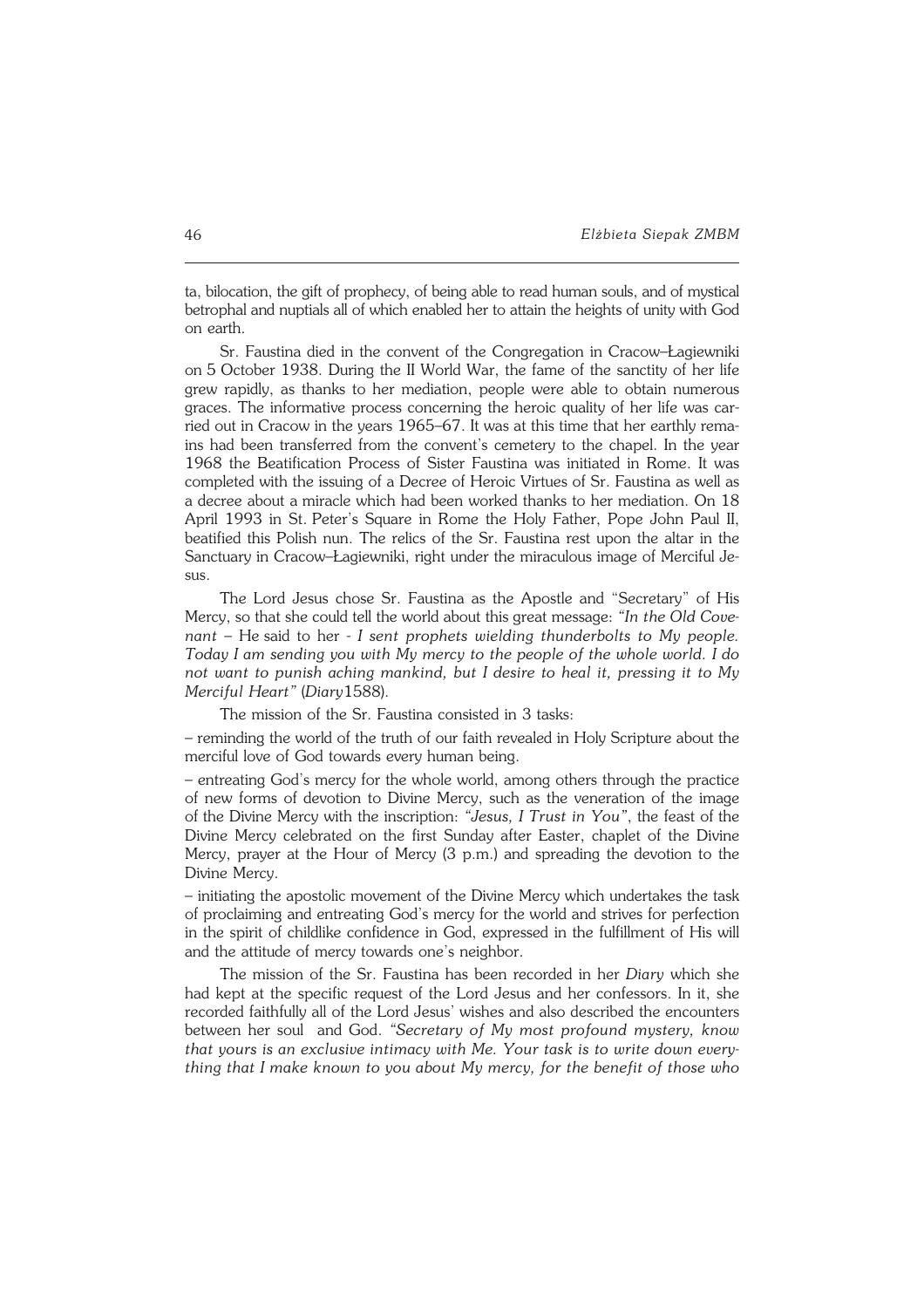*by reading these things will be comforted in their souls and will have the coura− ge to approach Me"* (Diary 1693). In an extraordinary way, Sr. Faustina's work sheds light on the mystery of the Divine Mercy. It delights not only the simple and uneducated people, but also scholars who look upon it as an additional source of theological research. The *Diary* has been translated into many languages, among others, English, German, Italian, Spanish, French, Portugese, Russian, Hunga− rian, Czech, and Slovak.

## **4. The Devotion to the Divine Mercy**

## **4.1. The Essence of the Devotion to the Divine Mercy**

The mission of the Sr. Faustina gives birth to new forms of devotion to the Divine Mercy. Its foundation is the attitude of trust in God and mercy toward one's neighbors.

Trust in this devotion is understood as inner attitude toward God which is expressed in the fulfillment of His will. Such an attitude is made up of a number of virtues, the most important of which is: faith, hope and love, as well as humility and contrition. Trust grows out of getting to know the secret of God's merciful love for man. It is not an emotional attitude, a feeling or an intellectual act which recognizes God's revelation as the ultimate truth, but it is man's lifetime attitude toward merci− ful God which is expressed in the fulfillment of His will. The words: *"Jesus, I Trust in You"* – which can be seen underneath the image of the Divine Mercy, are man's most appropriate response to his getting to know the mystery of the Divine mercy and his experiencing of God's mercy in his own life.

Trust constitutes the foundation of the devotion to the Divine Mercy to such an extent that without it, one cannot talk about the cult of the Divine Mercy the way the Lord Jesus wished it. Every form of the devotion described by the Sr. Faustina becomes an authentic act of worship of the Divine Mercy and will bring the desired fruits (among others, the fulfillment of Jesus' promises), if it flows out of the attitude of inner trust in God. Trust is such an essential act of devotion to the Divine Mercy that even without the practice of other forms of the devotion, it assures the attainment of graces contained in the general promises which the Lord Jesus associeted with this devotion. "*The graces of My mercy are drawn by means of one vessel only, and that is – trust. The more a soul trusts, the more it will receive"* (*Diary*1578).

**Mercy** towards one's neighbors is the second, besides trust, essential element ofthis devotion. Through the Sr. Faustina, the Lord Jesus reminds us about the basic Christian duty: *"You are to show mercy to your neighbors always and everywhere. You must not shrink from this or try to excuse or absolve yourself from it. Iamgi− ving you three ways of exercising mercy toward your neighbor: the first – bydeed, the second – by word, the third – by prayer; in these three degrees is contained the* fullness of mercy, and it is an unquestionable proof of love for Me. By this means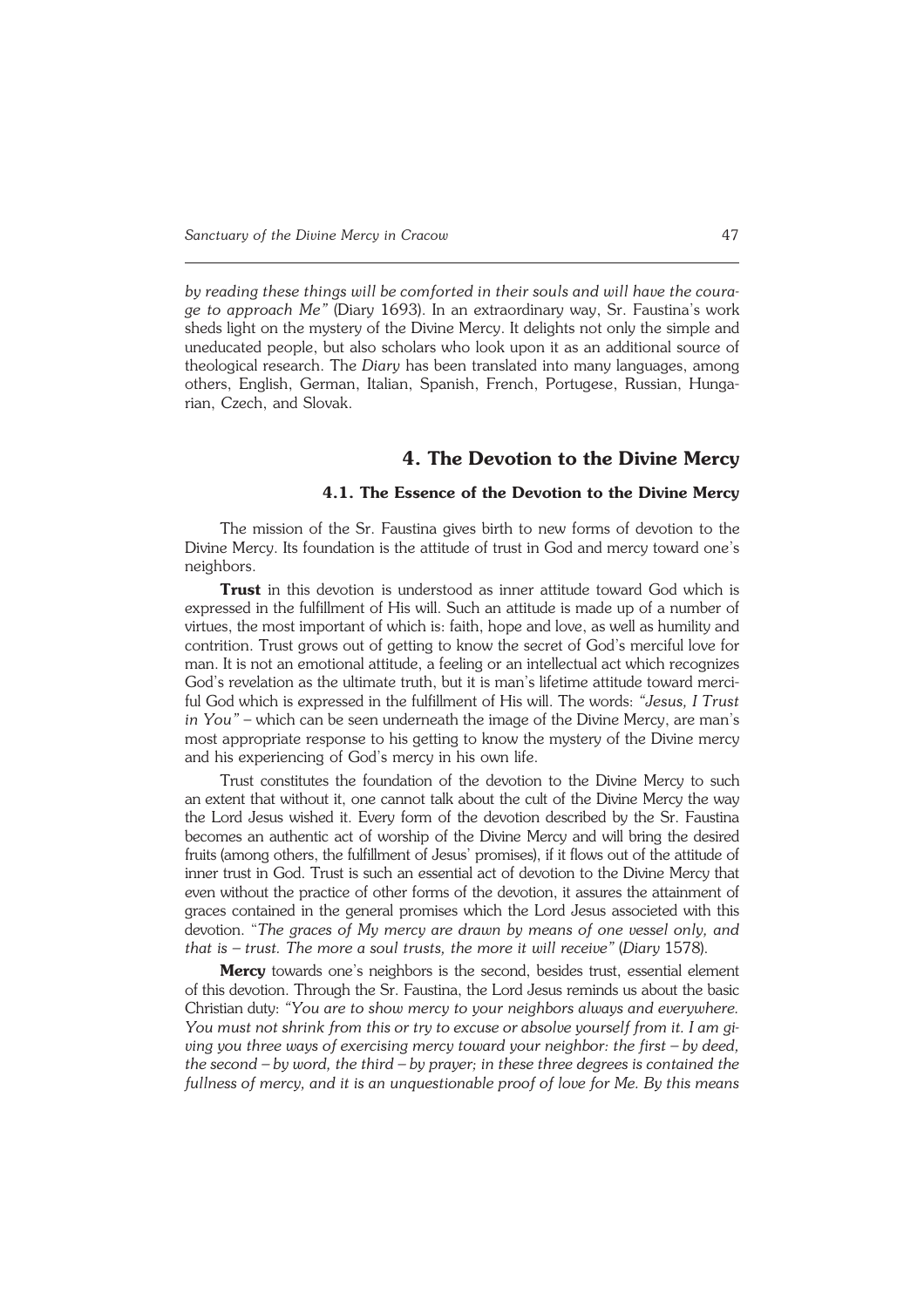*a soul glorifies and pays reverence to My mercy"* (*Diary* 742). In the private revela− tions to the Sr. Faustina the Lord Jesus expressed a desire, that those who worship Him should perform out of love for Him through deed, word or prayer at least one act of mercy toward their neighbors every day. He also explains that mercy for the soul is of greater merit and adds that one does not need material resources to implement it. Mercy may and should be practiced by every human individual. It is arequirement which is set forth in the Holy Gospel before all those who have been baptised. Thanks to this, the worship of the Divine Mercy, does not have a merely devotional character, but is a deeply experienced form of Christian life.

### **4.2. The Image of the Divine Mercy**

The image of the Divine Mercy originates from the private vision that Sr. Fau− stina had in the cell of the Płock convent on 22 February 1931. *"In the evening when I was in my cell, I saw the Lord Jesus clothed in a white garment. One hand was raised in the gesture of blessing, the other was touching the garment at the breast. From beneath the garment, slightly drawn aside at the breast, there were emanating two large rays, one red, the other pale (...) After a while, Jesus said to me: Paint an image according to the pattern you see, with the signature: »Jesus, I trust in You»"* (*Diary* 47).

The image represents the crucified and risen Christ who brings man peace and salvation through remittance of sins and all the graces and gifts at the price ofHis passion. What is characteristic of the image are two rays: a red and a pale one. When asked about their meaning Jesus explained: *"The two rays denote Blood and Water. The pale ray stands for the Water which makes souls righto− us. The red ray stands for the Blood which is the life of souls"* (*Diary* 299). Thus, the two rays denote above all the Holy Sacraments. *"Happy is the one who will* dwell in their shelter, for the just hand of God shall not lay hold of him" - said the Lord Jesus (*Diary* 299). Man's response to the above gifts of mercy is to be the attitude of trust. Hence in the inscription underneath the image, one is able to read the words: *"Jesus I trust in You"*. The image representing God's mercy toward man is at the same time a sign which is to remind us about the evangelical summons to active love of one's neighbors. Thus, the cult of the image of Merciful Jesus consists in prayer of trust combined with deeds of mercy toward one's neighbors.

In the revelations of Sr. Faustina, the Lord Jesus attached a number of promi− ses to the thus understood veneration of the image of the Divine Mercy. *"The soul that will venerate this image will not perish"* (*Diary* 48) – said the Lord, in this way promising salvation, as well as progress on the road to Christian perfection – avictory over the enemies of the soul, as well as the grace of a happy death (*Diary* 48). Yetthe Lord Jesus did not limit His generosity to the above–mentioned speci− fic graces, as He also said: "*I am offering people a vessel with which they are to keep coming for graces to the fountain of mercy. That vessel is this image with*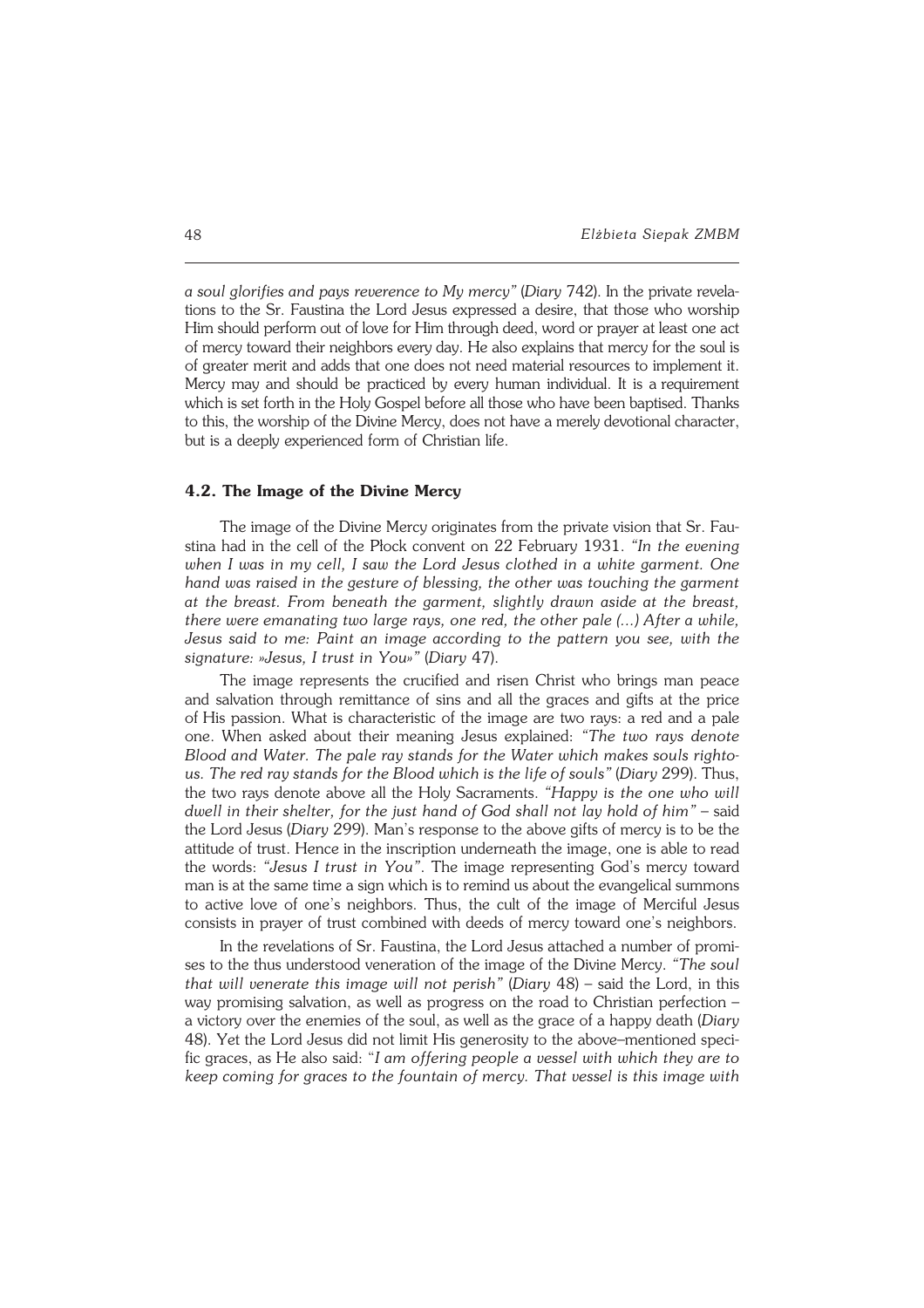*the signature: »Jesus, I trust in You»"* (*Diary* 327). *"By means of this Image Ishall be granting many graces to souls"* (*Diary* 570).

The first image of Merciful Jesus had been painted by Eugeniusz Kazimirowski in Vilnius in the year 1934. It was executed under the direct supervision of Sr.Faustina. The image had first been exposed to the faithful for public veneration in the Shrine ofOur Lady of Mercy in Ostra Brama on the first Sunday after Easter on26–28 April 1935. Today this image is being venerated in the church of the Holy Spirit in Vilnius. Yet, it was the image of Merciful Jesus painted by Adolf Hyła which the artist presen− ted to the convent chapel in Cracow–Łagiewniki as a votive offering for the miraculous saving of his family from the war, that has become famous throughout the world. Inthis way, the words spoken by the Lord Jesus to Sr. Faustina during the first vision Sr. Faustina had in Płock, had become reality: "I desire that this image be venerated, *first in your chapel, and then throughout the world"* (*Diary*47).

#### **4.3. The Feast of the Divine Mercy**

*"I desire that the first Sunday after Easter be the Feast of Mercy"* (Diary 299) – the Lord Jesus said to Sr. Faustina. In the following years, Jesus returned to this demand in as many as 14 different apparitions, establishing very clearly the location of this Feast in the Church's liturgical calendar, and defining the reason and objective of its institution, the manner in which preparations for it and the celebration itself were to be conducted.

Jesus explained why he wanted this Feast instituted: *"Souls perish in spite ofMy bitter passion ...I am giving them the last hope of salvation that is, the Feast of Mercy. If they will not adore My mercy, they will perish for eternity"* (*Diary* 965). The Feast is to be a day of special worship of God in the mystery of His mercy which is the source and motive of all His acts toward man, and parti− cularly of the act of redemption. In accordance with God's will, it is also a day of special grace for all souls, and particularly for sinners who are most in need ofGod's mercy. *"The Feast of My Mercy"* – Jesus said – *"has issued forth from My very depths for the consolation of the whole world"* (*Diary* 1517).

It is with this very day, and more precisely, with the Holy Communion received on this day after making a good confession, that the greatest of the Lord's promises is connected. We are referring here to the promise of *"complete remission of sins and punishment"* (*Diary* 300). Yet this grace *"is much more than just a plenary indul− gence. A plenary indulgence entails merely the remission of temporal punishment, for sins committed, but it never amounts to the remission of the sins them− selves. This grace is basically also greater than the grace of the six Sacraments, other than Baptism, since the remission of sins and punishment is the sacramen− tal grace only of Holy Baptism. Whereas in the above promises, Jesus has attribu− ted the power to remit sins and punishment to the Holy Communion received on the Feast of Mercy (...) Obviously, the Holy Communion must be received on this*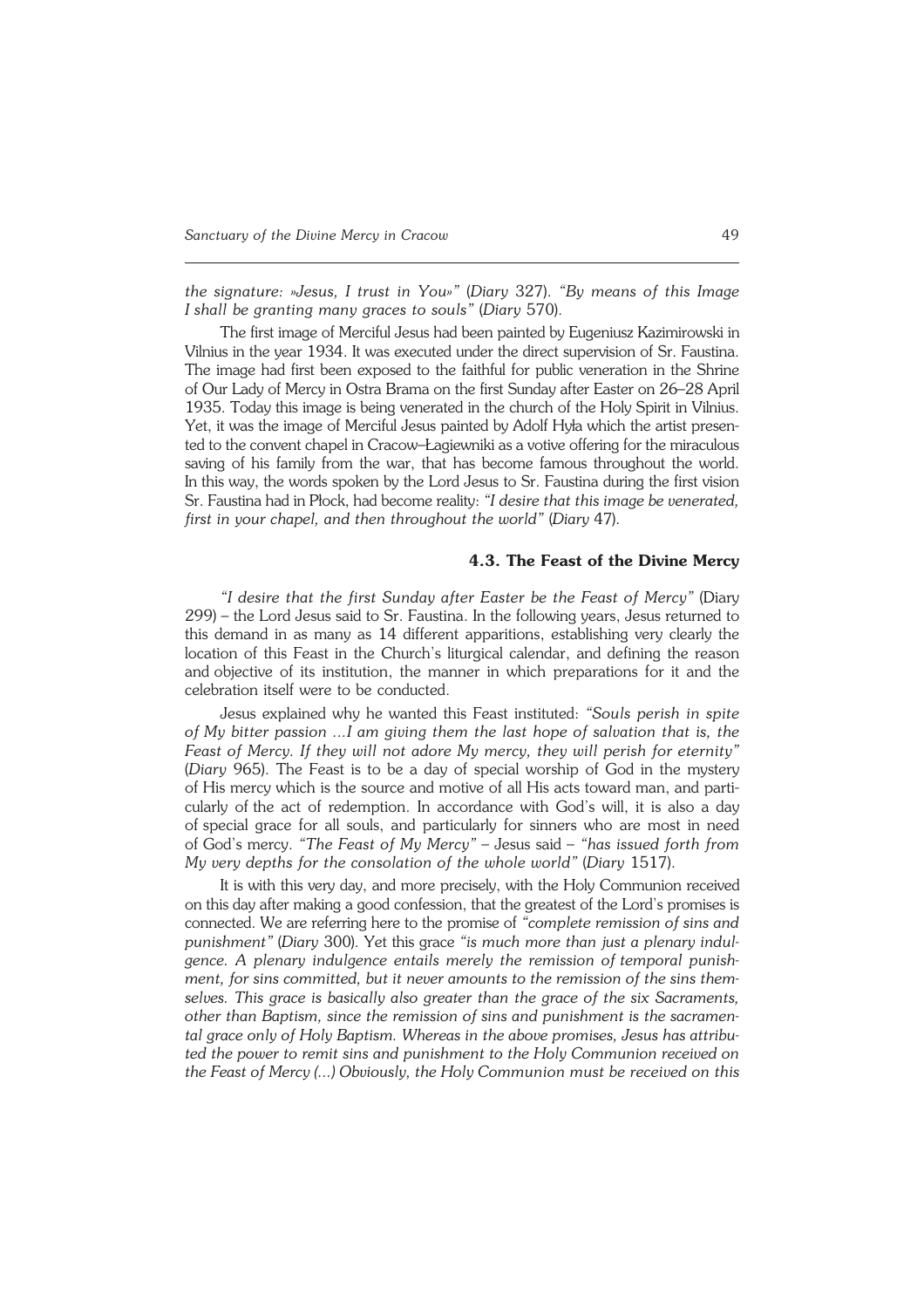day not only in a state of grace, but all other basic conditions of the devotion to *the Divine Mercy must be observed"* (Rev. I.Różycki).

The Lord Jesus did not limit His generosity to this single though so exceptio− nal agrace, but promised to pour out a whole ocean of graces upon those souls who approach the fount of His mercy, as *"on that day all the divine floodgates through which graces flow are open"* (*Diary* 699). The greatness of this Feast consists among others in the fact that all people, even those who have only become converted on that day, may partake of all the graces Jesus has prepared for this Feast. The graces and benefits may be received by both the individuals and whole communities, providing they ask for them in a spirit of great trust.

The preparation for this Feast is to be a novena consisting of the recitation of the chaplet to the Divine Mercy for nine days, beginning on Good Friday. Sr. Fau− stina's Diary also contains an example of a novena which Jesus dictated for her personal use indicating for whom she should pray. All Christians may likewise make this novena with fervor and piety. Whereas the novena consisting of the chaplet to the Divine Mercy should be looked upon as the most appropriate preparation to the Feast, in accordance with the wish of the Lord Jesus. The Feast as Jesus con− ceived of it holds forth the promise of "every possible grace" (Diary 796).

As regards the manner in which the Feast is to be celebrated, Jesus wished that on that day the image of Mercy be given public veneration. He also wished that the priests should tell souls of the great and unfathomable mercy of God; the faith− ful should practice acts of mercy toward their neighbors and they should receive with trust the Sacrament of Reconciliation and the Holy Eucharist.

The Divine Mercy had been worshipped spontaneously on the first Sunday after Easter already during the II World War. Officially, the Feast had first been instituted in the Cracow diocese by Franciszek Cardinal Macharski in his annual *"Pastoral Letter for Lent"* in the year 1985. In the subsequent years, the bishops of other Polish dioceses followed his example. In the year 1995 at the specific request of the Polish Episcopate, the Holy See issued a decree which permitted the celebration of this Feast in all Polish dioceses, provided the liturgical order for this day is preserved.

## **4.4. The Chaplet to the Divine Mercy**

## **Begin with:**

*Our Father*..., *Hail Mary*..., *I Believe in God*...

## **On the large beads (once):**

*Eternal Father, I offer You the Body and Blood, Soul and Divinity of Your dearly beloved Son, Our Lord Jesus Christ, in atonement for our sins and those of the whole world.*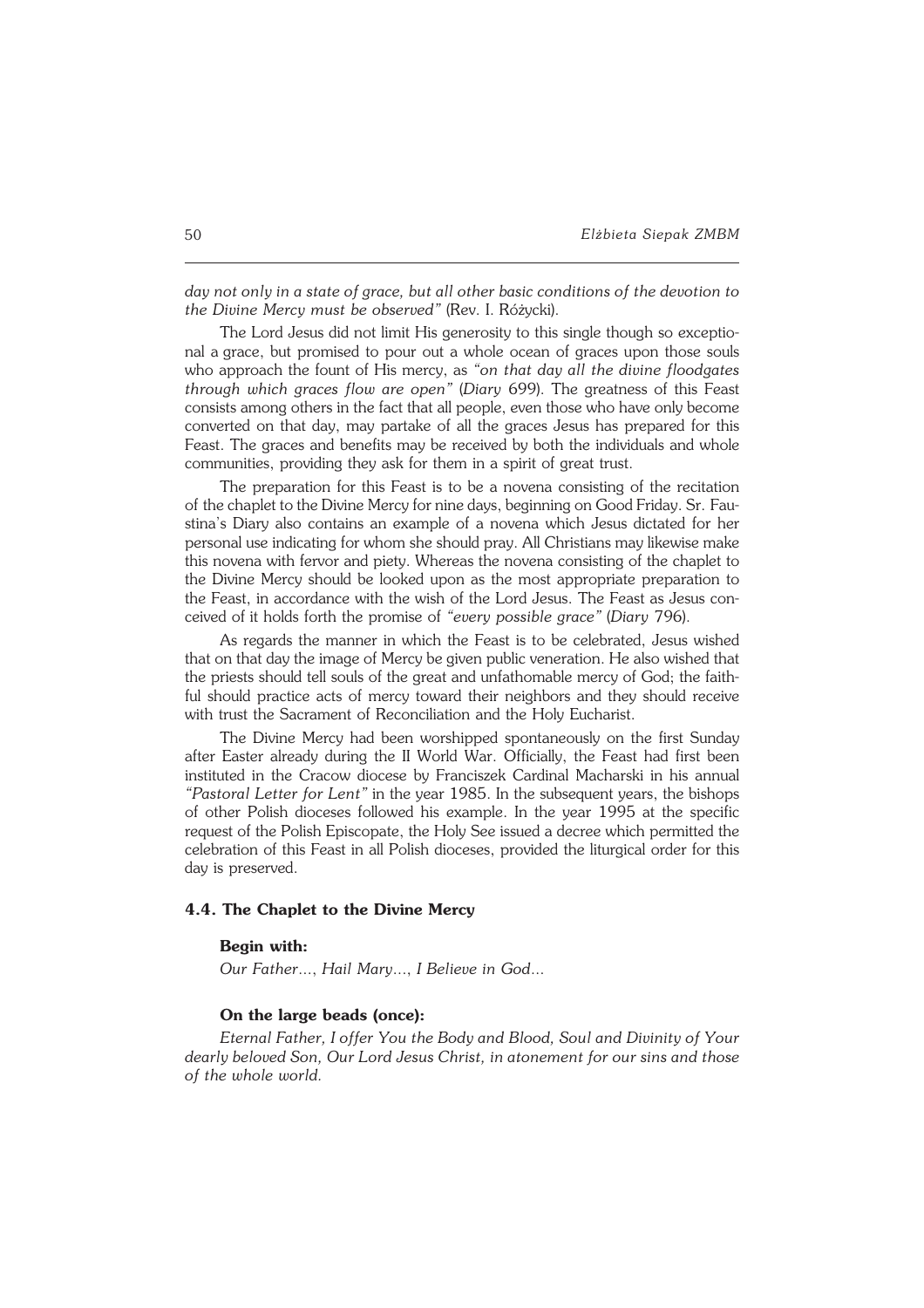### **On the small beads (10 times):**

*For the sake of His sorroful Passion, have mercy on us and on the whole world.*

### **Conclude with (3 times):**

*Holy God, Holy Mighty One, Holy Immortal One, have mercy on us and on the whole world.*

On 13 September, 1935 Sr. Faustina had a vision in her cell of an angel coming to punish the world for its sins. When she saw this sign of God's anger, she started to beg the angel to hold off for a while yet, for the world to do penance. However, when she came before the Majesty of Holy Trinity, she did not dare repeat her plea. It was only when she felt the power of Jesus' grace in her soul that she started praying in the words that she heard from within, and saw that the punishment had been removed from the earth. On the next day, when she entered the chapel Jesus again gave her detailed instruction how this prayer was to be said, using the ordinary rosary beads.

With the words of this prayer: *I offer You the Body and Blood, Soul and Divinity*, we are offering up to God the Father the Person of God the Son in His Divinity and His Humanity. While praying in this way we behave likewise during an act of offering, which is celebrated in the Eucharistic sacrifice. We can participate in the offering of Christ through the common priesthood of the People of God. By reciting the words of *Your dearest Son* – we refer to the love which God the Father has for his Son, and through Him for all the people. In this way, we are resorting to the strongest motive we can for God to hear our prayer.

The words: *for the sake of His sorrowful passion* refer not only to the satis− faction Christ accomplished on the cross, but also they refer to the merciful love revealed the most in the passion of the Son, which God the Father bestows on man. Therefore by reciting the chaplet, we wish that the sorrowful passion of God's Son be not vain, but we want it to bring fruit in our life and in the lives of all people.

In the chaplet we ask for mercy *for us and for the whole world* . The prono− un "us" denotes the person saying the prayer and those for whom he/she wishes to pray. Whereas the words *the whole world* stand for all the people alive on earth and the souls suffering in purgatory.

In a dozen or so revelations the Lord Jesus showed the value and effectiveness of this prayer pointing out to the promises which are connected with it. *"It pleases me to grant souls everything they ask of Me when they say the chaplet"* (*Diary* 1541), *"if what you ask for is compatible with My will"* (*Diary* 1731). The will of God is an expression of His merciful love for man, so anything that is not compatible with it is either evil or harmful, and thus cannot be granted by the Heavenly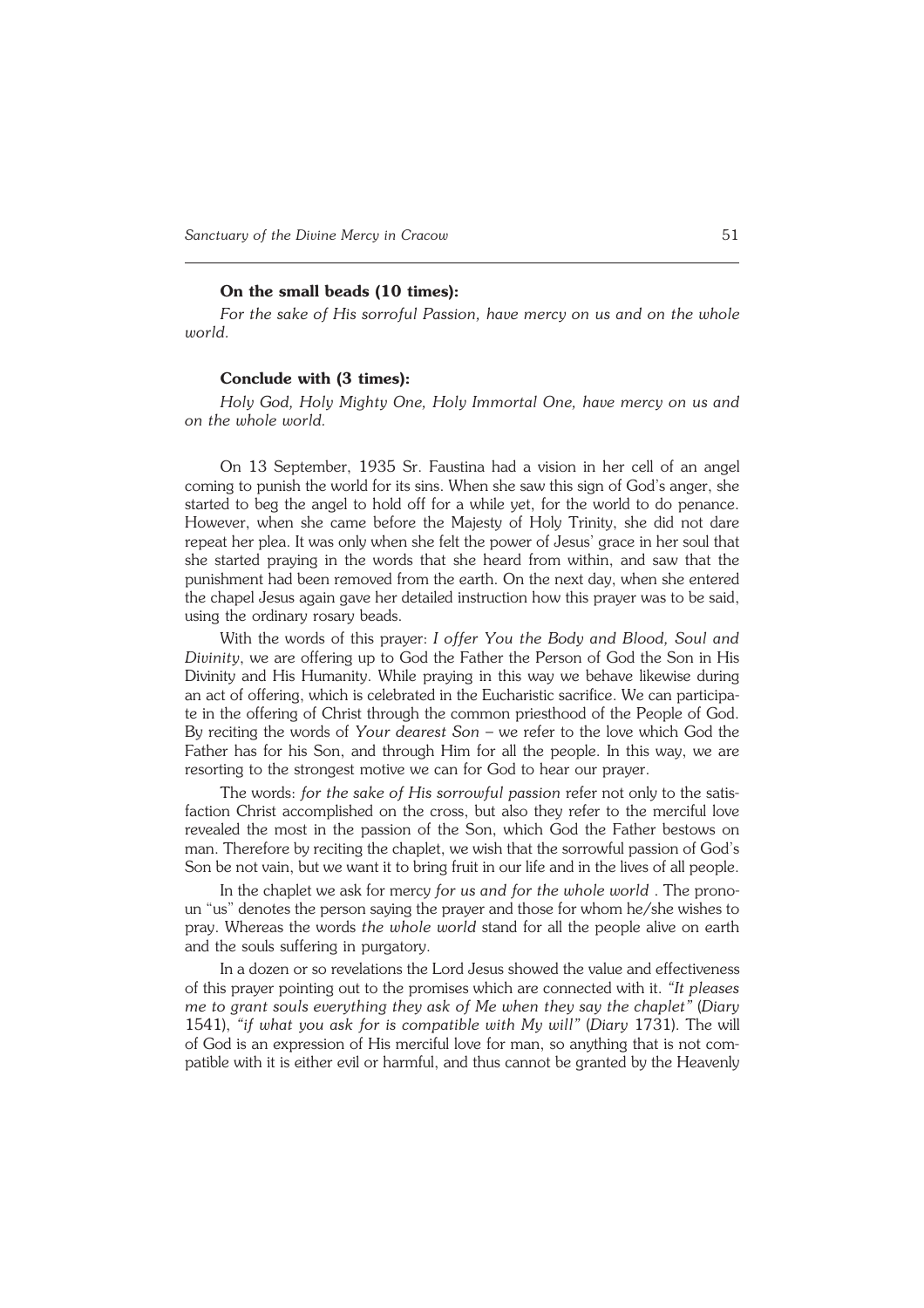Father. The specific promises concern the hour of death: the grace of happy and peaceful death. The grace in question will be received not only by those who recite the chaplet themselves, but also by the dying at whose deathbed other people say the chaplet. *"Priests will recommend it to sinners as their last hope of salvation. Even if there were a sinner most hardened, if he were to recite this chaplet only once, he would receive grace from My infinite mercy"* (*Diary* 687) – said the Lord Jesus. Thus the greatness of this promise rests in the fact that it is to be granted to any sinner who should recite the whole chaplet at least once, but in the spirit of devotion to the Divine Mercy that is in the attitude of trust, humility, and in sincere repentance for his sins. The recitation of the chaplet should not only be an outward act of inner trustfulness , but it should also be persistent. For Jesus promised that we would be able to obtain anything by saying this chaplet, but nowhere – except for the grace of good death  $-$  did He say that once was enough.

Besides the exclamatory prayer: *"Jesus I trust in You"*, the chaplet is the best known and most popular prayer to the Divine Mercy. It is recited in all corners of the world and has been translated even into some African dialects.

### **4.5. The Hour of Mercy**

In October 1937 in Cracow the Lord Jesus said to Sister Faustina: *"At three o'clock, implore My mercy especially for sinners and, if only for a brief mo− ment immerse yourself in My Passion, particularly in My abandonment at the moment of agony. This is the hour of great mercy for the whole world"* (*Diary* 1320). Such is the history of the origin of this form of worship of the Divine Mercy. A few months later, Jesus repeated His request defining precisely the aim of institiu− tion of this form of cult, how to observe the Hour of Mercy, and mentioning what promises are connected with saying the prayer at this hour. He also defined the conditions which had to be met for prayers at this hour to be heard.

The Hour of Mercy is a form of the cult in which we worship the moment ofChrist's agony on the Cross (3 p.m.) when *"grace became available to the whole world and mercy triumphed over justice"* (*Diary* 1572). What is meant here by the "hour" is not a clock hour or 60 minutes of prayer, but saying a prayer at the moment when "the clock strikes the third hour" (Diary 1572), that is at the moment of Christ's agony on the Mount of Calvary. This form of worship of the cult of the Divine Mercy can be practiced not only on Good Friday, or on every Friday of the month, but everyday. It is a special time in the devotion to the Divine Mercy.

At this hour the Lord Jesus wants us to meditate even though for a brief moment upon His sorrowful passion in which the mystery of His mercy is revealed in the fullest possible way. Getting to know this mystery leads to prayer of praise and thanksgiving, as well as begging for graces for the whole world, and especially for sinners, "for at that moment mercy was opened wide for every soul" (Diary 1572).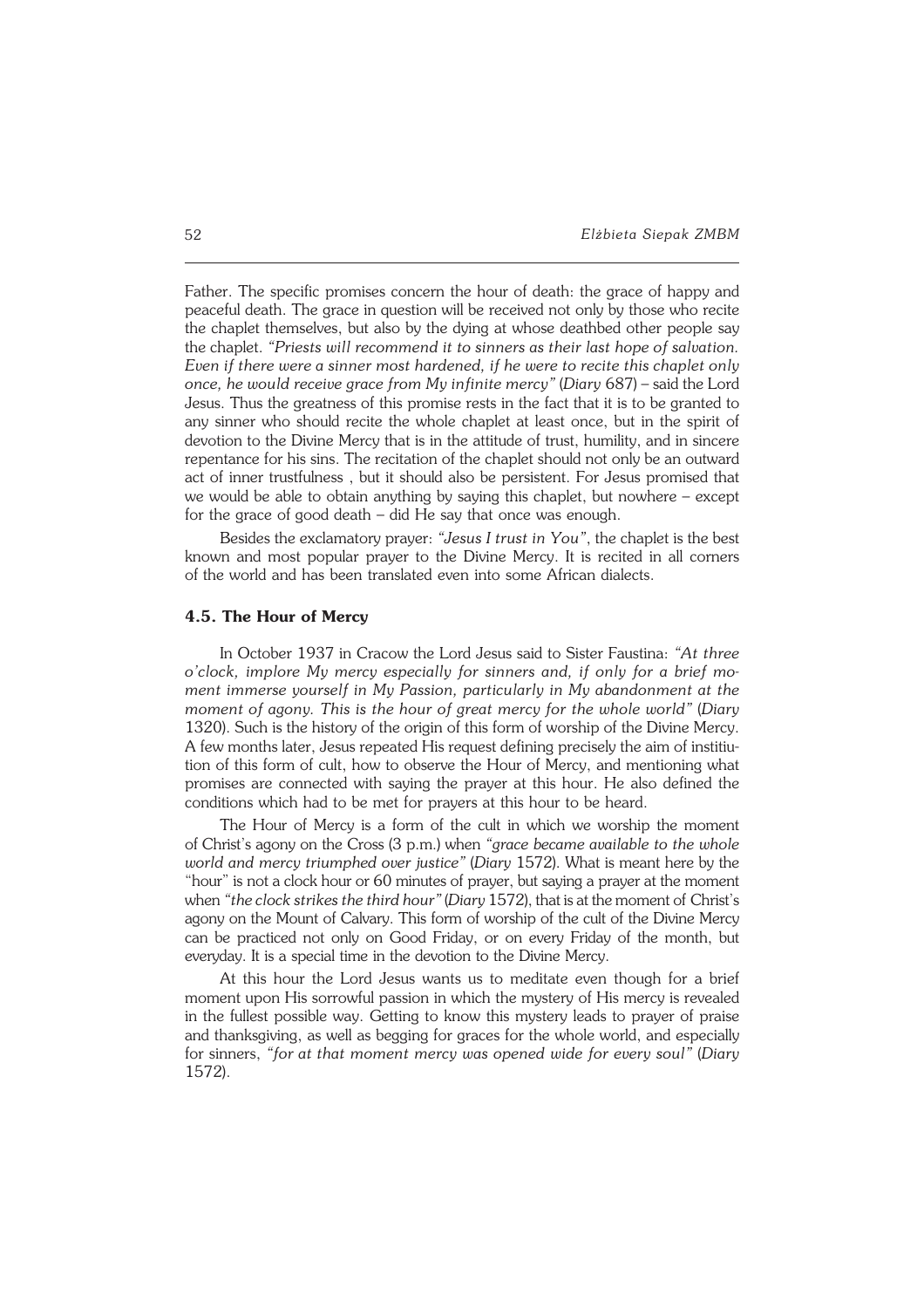The Lord Jesus attaches the promise of all possible graces to the prayer at this special hour. *"In this hour, I will refuse nothing to the soul that makes a request of Me in virtue of My Passion"* (*Diary* 1320). *"In this hour you can obtain every− thing for yourself and for others for the asking"* (*Diary* 1572). At the same time, Jesus pointed out that there were three necessary conditions which had to be met for prayer at this hour to be heard: the prayer should be said at three o'clock in the afternoon, it was to be addressed to Jesus, and it was to refer to the values and merits of His Passion. Moreover, it should be added that the object of the prayer has to be in accordance with the will of God, and that the prayer should be trustful, persevering and combined with the practice of active love of one's neighbor, which is a condition of genuine devotion to the Divine Mercy.

The Lord Jesus also gave Sr. Faustina some detailed advice relating to the ways in which she should pray at the Hour of Mercy: *"Try your best to make the Stations of the Cross in this hour, provided that your duties permit it; and if you are not able to make the Stations of the Cross, then at least step into the chapel for amoment and adore in the Blessed Sacrament, My Heart, which is full ofmercy; and should you be unable to step into the chapel, immerse yourself in prayer, ifonly for a brief instant"* (*Diary* 1572).

The Hour of Mercy is currently becoming a time of everyday prayer for the apostles of the Divine Mercy the world over. That is why, as if in a continual act of prayer, the faithful all over the world unite with Jesus dying on the Cross – and fulfilling His request – implore for God's mercy for the world and particularly for sinners.

## **4.6. The Spreading of the Worship of Mercy**

Among the new forms of devotion to the Divine Mercy described by Sr. Fau− stina, one also finds the spreading of the worship of Mercy, as this form of devotion is also connected with the promises the Lord Jesus addressed to all those who undertake this devotional form.

The Lord Jesus did not precisely define the ways of spreading the worship of Mercy, but He gave us a perfect example of such an apostolate in the life of Sr. Faustina. Thus, the worship of Mercy is primarily to be disseminated through a life in the spirit of total trust in God, that is the fulfillment of His will and mercy towards one's neigh− bors. Yet, one must not limit oneself to the above stipulations, as one should also proclaim by word the message of Mercy to the world and arouse trust and confidence in one's neighbors. On the pages of the *Diary* the Lord Jesus summons us many atime to spread the truth about God's merciful love for man, so that each and every one of us could take full advantage of the time and the gifts of mercy upon the earth thus attaining salvation. *"Oh, if sinners knew My mercy* – the Lord confided in Sr. Fau− stina – *they would not perish in such great numbers. Tell sinful souls not to be afraid to approach Me, speak to them of My great Mercy"* (*Diary* 1396).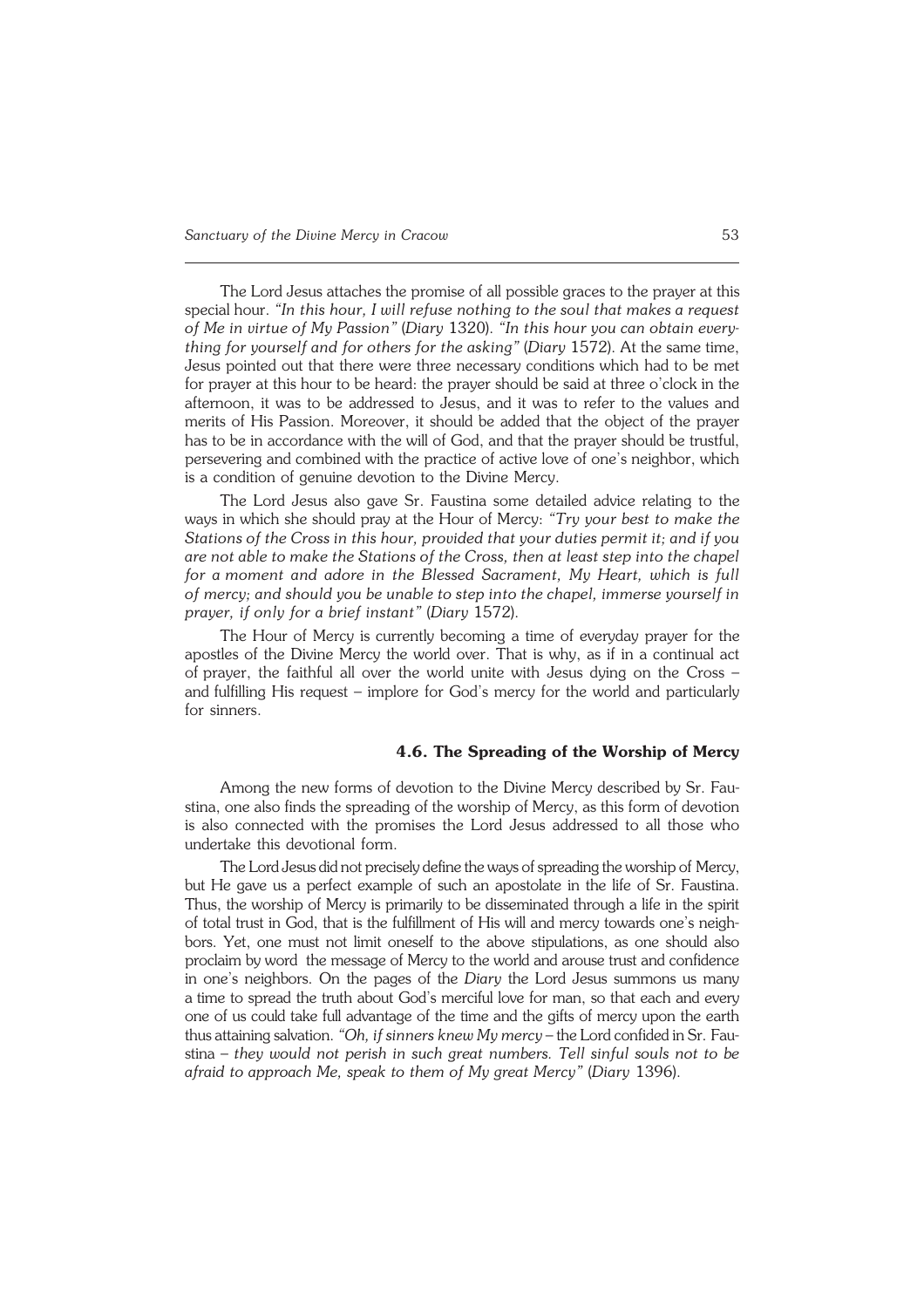Jesus attaches great importance to the above task, as He addresses special pro− mises to those who perform it. *"Souls who spread the honor of My mercy Ishield* through their entire lives as a tender mother her infant, and at the hour of death *I will not be a Judge for them, but the Merciful Savior" (Diary 1075). Jesus addres*ses a special note of encouragement to priests ensuring them that *"hardened sinners will repent on hearing their words when they speak about My unfathomable mer− cy, about the compassion I have for them in My Heart"* (*Diary* 1521).

In order to acquit oneself well of the above task, one has to primarily get to know the mystery of God's mercy, meditate upon it after prior analysis of the Holy Scriptures, the encyclical *Dives in Misericordia,* Sr. Faustina's *Diary*, as well as other books which have received the Imprimatur of the Church. Penetrating the mystery of the Divine Mercy in the act of creation, salvation and man's eternal unity with God, as well as noticing the operation of God's merciful love in one's personal life, gives rise to the attitude of trust and mercy, as well as a wish to spread this message to others.

# **5. The Association of the Apostles of the Divine Mercy "Faustinum"**

It was Sr. Faustina's entire life and mission that inspired the apostolic move− ment of the Divine Mercy. Its main task is the striving for Christian perfection along the ways she had pointed out to and proclaim the mystery of God's mercy through life and word, as well as entreating it for the whole world. The movement in qu− estion is made up of contemplative orders, active congregations, priests, lay pe− ople, by various Christian communities, associations, brotherhoods and individual worshippers of the Divine Mercy – in other words − everyone who in one way or another undertakes the above tasks.

One of such communities is the Association of the Apostles of the Divine Mercy *Faustinum,* which was officially founded and granted the legal status of achurch institution by the Archbishop of Cracow, Franciszek Cardinal Macharski on 6 March 1996. Among the members of the Association one finds priests, as well as consecrated and lay people who wish to serve the message of the Divine Mercy under the supervision of the Congregation of the Sisters of Our Lady of Mercy and the spiritual guidance of the Jesuit fathers.

The aims of the Association include:

– striving for Christian perfection through trust in God and showing mercy towards one's neighbors,

– getting to know and proclaiming the mystery of God's mercy,

– entreating God's mercy for the whole world and especially for sinners, prie− sts and members of religious orders.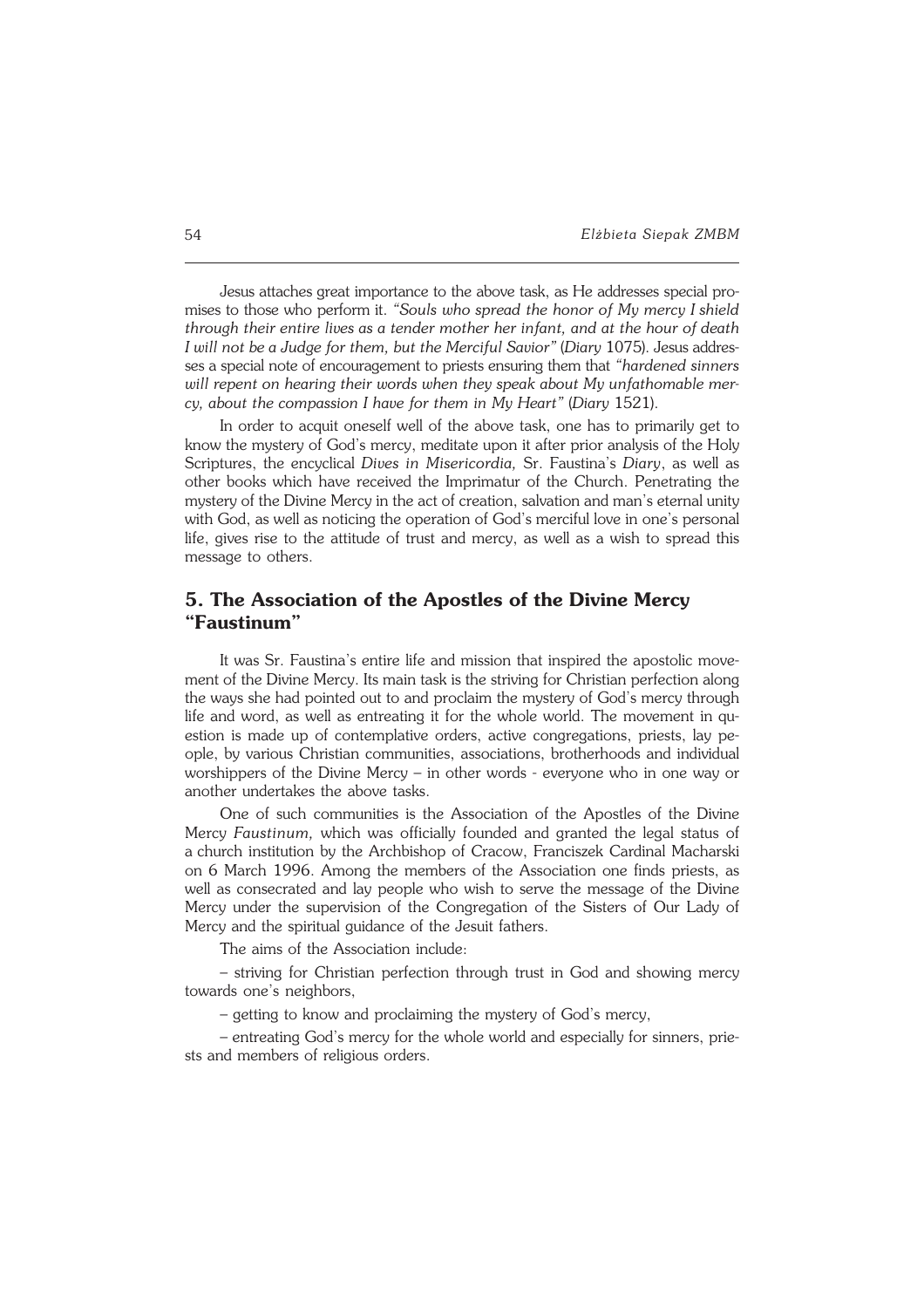The activity of the *Faustinum* Association focuses on the training of the apo− stles of the Divine Mercy which is based on over 100– year old spiritual and aposto− lic experience of the Congregation of the Sisters of Our Lady of Mercy, enriched by the mission and mystical experience of the Sr. Faustina. The training process takes up 4 years and is conducted in the form of meetings, religious retreats and various publications. The quaterly *Orędzie Miłosierdzia* (*The Message of Mercy*) is also of use in the educational process.

New candidates are able to join the Association after filling out volunteer dec− laration forms, in which they pledge to fathom the mystery of the Divine mercy, observe the principle of trust, that is fulfilling God's will contained in the command− ments as well as in the obligations of the state, and moreover, reciting the chaplet to the Divine Mercy and performing out of love for Jesus at least one act of mercy towards one«s neighbors during the day, through word or prayer.

A new volunteer is linked to the Association in a loose way. He is able to take advantage of its spiritual assets, that is these promises which the Lord Jesus gave to all those who worship and propagate His mercy. However, he cannot hold the Association's membership card nor its badge. He cannot participate more fully in its activities, elect or be elected to its authorities. It is only those who become members that are more involved in the activities of the Association and cooperate with it more closely by participating in the spiritual and apostolic mission of the Congregation of the Sisters of Our Lady of Mercy, that are entitled to the latter rights. Following a course of suitable spiritual formation, the members may also take pledges of total surrender and service to the work of the Divine Mercy for a definite period (a year) or for the entire life.

A member of the *Faustinum* Association is a person who out of a number of ways of striving for Christian perfection, consciously chooses the one which consi− sts in adopting the attitude of trust in God and showing mercy toward one's neighbors (following the example of the Sr. Faustina) and undertakes the apostolic tasks of proclaiming God's mercy with his life and word, as well as entreating it for the whole world. Members of the Association partake of the charism of the Congregation of the Sisters of Our Lady of Mercy, i.e. its spirituality and apostolic mission which consists in coope− ration with the Divine Mercy in the task of saving lost souls.

Branches of the Association in the shape of fundamental organizational units, that is Communities of the Apostles of the Divine Mercy, may be called to life by the Executive Board at the level of parishes, with the approval of the diocese bishops and the local parish–priest, provided there are at least 10 full members (not volun− teers) of *Faustinum* in a given locality, and among them there is a person who is qualified to conduct the formation (e.g. a priest).

At present, the Association groups volunteers and members from dozens of countries of the world. It is only people who speak Polish, English, German or Czech who may become members of the Association, as the Congregation of the Sisters of Our Lady of Mercy conducts its spiritual and apostolic training only in those languages.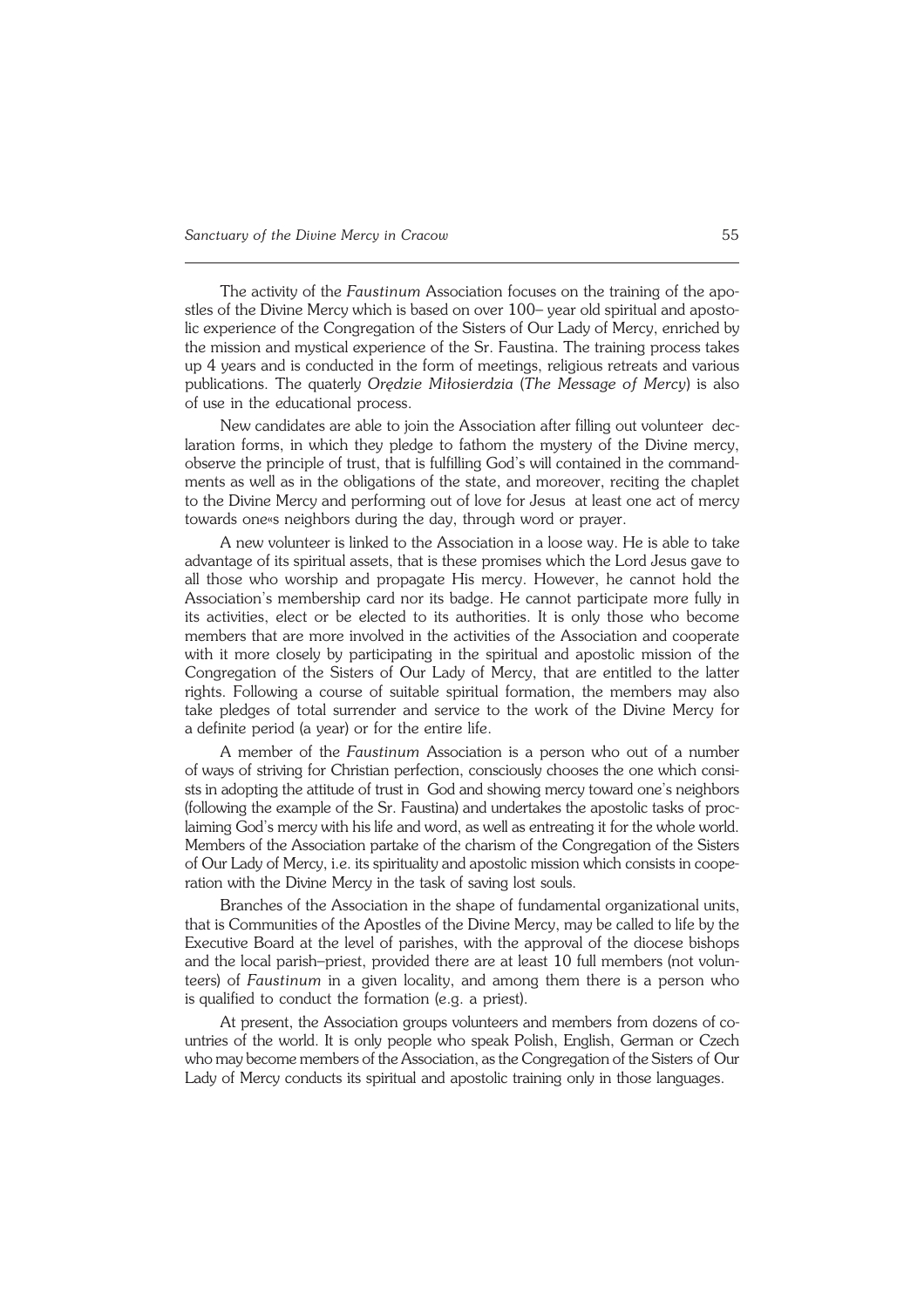# **6. The Foundation of the Sanctuary of the Divine Mercy**

*"Łagiewniki is the capital of the cult of the Divine Mercy For it was here that there originated the message of the Divine Mercy, which Christ Himself wished to pass on to our generation, through the mediation of the Blessed Sister Faustina." (John Paul II)*

The place which the Holy Father John Paul II is referring to and which he had visited out of the great need of his heart on 7 June 1997, is the convent of the Congregation of the Sisters of Our Lady of Mercy in Cracow–Łagiewniki. Up until the II World War, it was an institution which was closed to the public and which served exclusively the sisters and those entrusted to their care. To− day it houses the sanctuary of the Divine Mercy with its famous, grace–working image of Merciful Jesus and the relics of the Sr. Faustina. It is a place which is regularly visited by numerous pilgrims from all over the world. It is a place of proclaiming the message of Mercy, of great prayer for God's mercy for the world as well as acts of mercy towards people in need of moral support. It is also a place where apostles of God's Mercy receive their spiritual formation.

These new tasks have created an urgent need for the construction of a basilica as well as a spacious pastoral care and social center for the pilgrims and apostles of the Divine Mercy (retreat center, pilgrim home, car-parks etc). It was for this very purpose that on 29 June 1996, the Archbishop of Cracow, Franciszek Cardinal Macharski created a *Foundation of the Sanctuary of the Divine Mercy* which since January 1997 has been gathering funds for this aim and supervising all the work connected with the construction. The president of the Foundation Council is bishop Kazimierz Nycz, whereas the president of the Board is Rev. Marian Rapacz.

The design project of the basilica as well as of the remaining buildings was entrusted to Professor Witold Cęckiewicz from the Technical University of Cra− cow. On 7 June 1997 the model of the newly designed Sanctuary was presen− ted to the Holy Father John Paul II who had approved it with his own signatu− re. The Holy Father also gives his blessing to all those who are in some way involved in this great undertaking conducted by the *Foundation of the Sanctu− ary of the Divine Mercy.*

The sisters from the Congregation of Our Lady of Mercy, as well as the pilgrims pray daily for all those who in some way support the extension work. Whereas on every third Friday of the month at 5 p.m., a special mass is said on behalf of all the donors.